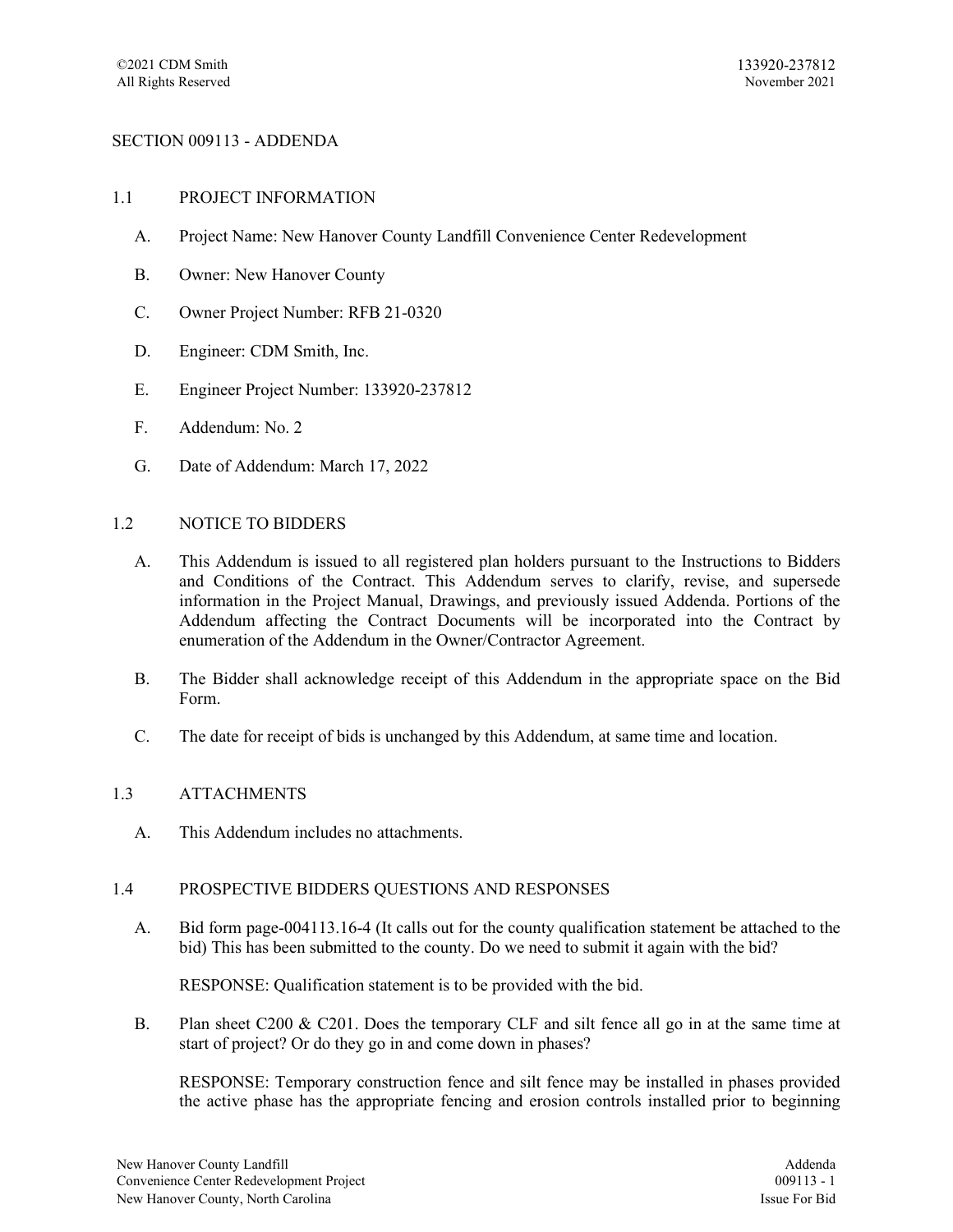work in a phase. Silt fencing is to remain in place until the surrounding areas are stabilized. Once erected, construction fencing is to remain in place through substantial completion.

C. Spec section 333413 & 333451 under ''Qualifications'' it calls out for the septic system installer to have a minimum of (3) years experience. Can this requirement be waived? There is an installer who wants to bid but has had his license for only (2) years.

RESPONSE: A licensed installed with (2) years of experience is acceptable.

D. Spec 042000.2.2A.2 states, provide bullnose units for outside corners. Plans details on A501 & A502 do not show bullnose at outside corners. Please clarify if standard grey and Groundface ACMU block are to be bullnose.

RESPONSE: Bullnose blocks are not required.

E. Specs are calling for 3 coat paint on wall panels and sheet metal. There is not enough quantity to get 3 coat paint as there is a 5000 lb. minimum quantity (whole master coil) that would need to be purchased. Please see if standard 2 coat paint is acceptable.

RESPONSE: In Section 07 4213 Metal Wall Panels, the standard 2-coat finish will be acceptable. Replace Section 2.1-A-2-a with the following:

Two-Coat Fluoropolymer: AAMA 2605. Fluoropolymer finish containing not less than 70 percent polyvinylidene fluoride (PVDF) resin by weight in color coat. Prepare, pretreat, and apply coating to exposed metal surfaces to comply with coating and resin manufacturers' written instructions for seacoast and severe environments.

In Section 07 6200 Sheet Metal Flashing and Trim, the standard 2-coat finish will be acceptable. Replace Section 2.1-B-2-a with the following:

> Two-Coat Fluoropolymer: AAMA 2605. Fluoropolymer finish containing not less than 70 percent polyvinylidene fluoride (PVDF) resin by weight in color coat. Prepare, pretreat, and apply coating to exposed metal surfaces to comply with coating and resin manufacturers' written instructions for seacoast and severe environments.

In both sections, finish warranties specified still apply.

F. Spec section 123200 Wood Casework calls out (3) manufactures that are not responsive to RFQ's and/or do not work or have dealers in North Carolina The casework specs are written so that local cabinet shops will not bid due to the following specs:

RESPONSE: Local cabinet shops are welcome and encouraged to bid.

1. Section 1.7 B. We can comply with AWI standards but cannot provide AWI certification.

RESPONSE: As long as AWI standards are met, AWI certification will be waived. With casework submittals, the selected contractor shall provide confirmation that AWI standards are met.

2. Section 1.11 A.2 No one can provide a 5 year warranty on the finish. 1 year is standard.

RESPONSE: 1 year warranty will be acceptable.